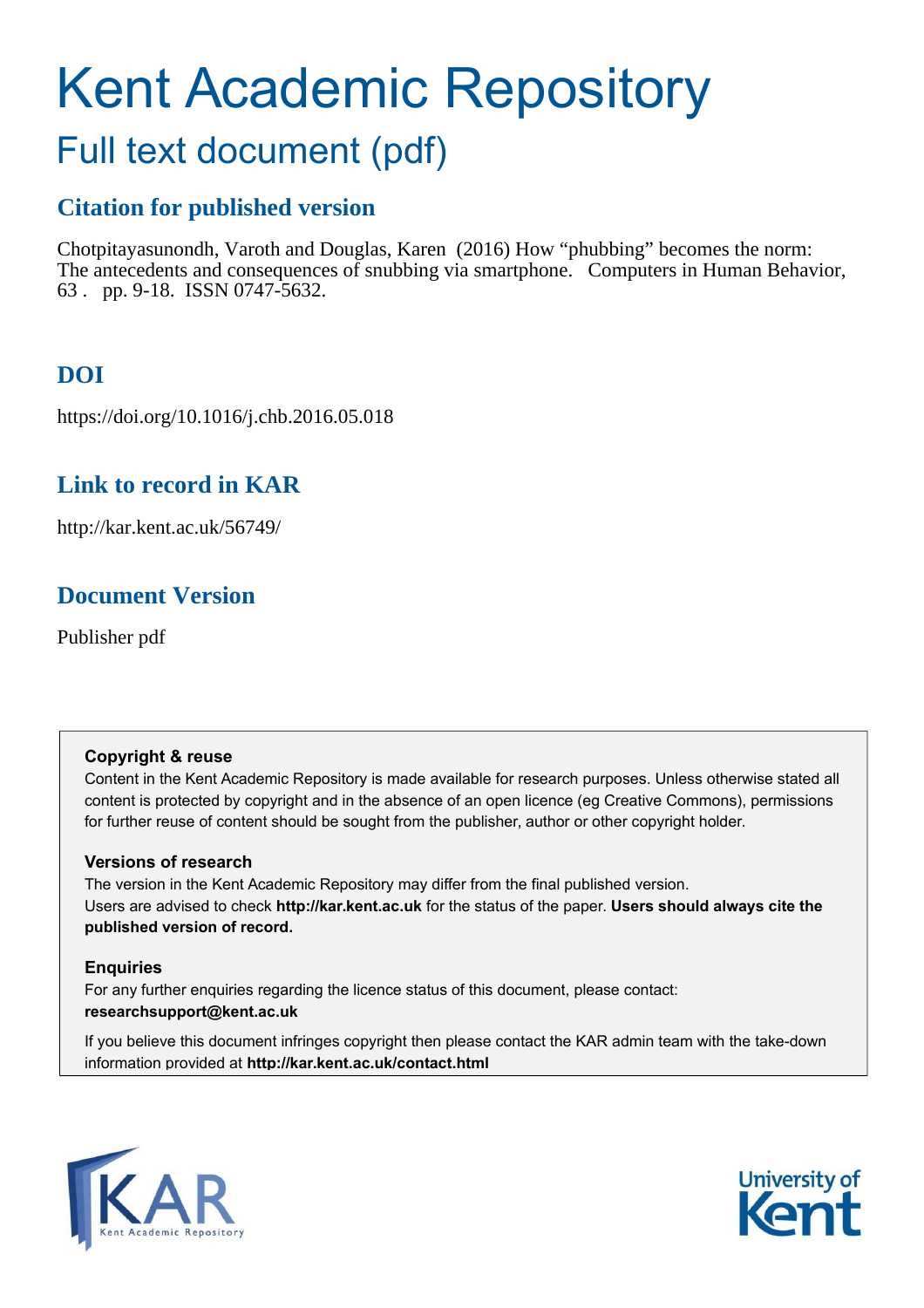Computers in Human Behavior  $63$  (2016) 9-[18](http://dx.doi.org/10.1016/j.chb.2016.05.018)

Contents lists available at [ScienceDirect](www.sciencedirect.com/science/journal/07475632)

# Computers in Human Behavior

journal homepage: <www.elsevier.com/locate/comphumbeh>

### Full length article

# How "phubbing" becomes the norm: The antecedents and consequences of snubbing via smartphone

# Varoth Chotpitayasunondh[\\*](#page-0-0) , Karen M. Douglas

*School of Psychology, Keynes College, University of Kent, Canterbury, CT2 7NP, United Kingdom*

#### article info

*Article history:* Received 19 December 2015 Received in revised form 22 March 2016 Accepted 7 May 2016 Available online 13 May 2016

*Keywords:* Phubbing Smartphones Internet addiction Smartphone addiction

#### **ABSTRACT**

Smartphones allow people to connect with others from almost anywhere at any time. However, there is growing concern that smartphones may actually sometimes detract, rather than complement, social interactions. The term "phubbing" represents the act of snubbing someone in a social setting by concentrating on one's phone instead of talking to the person directly. The current study was designed to examine some of the psychological antecedents and consequences of phubbing behavior. We examined the contributing roles of Internet addiction, fear of missing out, self-control, and smartphone addiction, and how the frequency of phubbing behavior and of being phubbed may both lead to the perception that phubbing is normative. The results revealed that Internet addiction, fear of missing out, and self-control predicted smartphone addiction, which in turn predicted the extent to which people phub. This path also predicted the extent to which people feel that phubbing is normative, both via (a) the extent to which people are phubbed themselves, and (b) independently. Further, gender moderated the relationship between the extent to which people are phubbed and their perception that phubbing is normative. The present findings suggest that phubbing is an important factor in modern communication that warrants further investigation.

© 2016 Elsevier Ltd. All rights reserved.

#### 1. Introduction

Recent years have seen an explosion in communication technology, creating devices and systems that support one-to-one, oneto-many, and many-to-many human interactions ([Gummesson,](#page-8-0) [2004; Huang, Lee,](#page-8-0) & [Hwang, 2009; Tews, Sukhatme,](#page-8-0) & [Matari](#page-8-0)c[,](#page-8-0) [2002\)](#page-8-0). Sales of *smartphones* (cellular phones that function much like computers) dominate the global share of communication devices, and it is projected that more than 50% of active communication handsets in use worldwide will be smartphones by mid-2016 [\(Kemp, 2015](#page-9-0)). People tend to prefer smartphones to computers when going online [\(Ofcom, 2015](#page-9-0)), and smartphones have become an integral part of peoples' daily lives [\(Jones, 2014;](#page-8-0) [Oulasvirta, Rattenbury, Ma,](#page-8-0) & [Raita, 2012; Roberts, Yaya,](#page-8-0) & [Manolis, 2014](#page-8-0)). They provide opportunities for users to connect with friends, family, colleagues and absent others [\(Andreassen](#page-8-0) & [Pallesen, 2014; Do](#page-8-0) & [Gatica-Perez, 2013; Echeburua](#page-8-0) & [de Corral,](#page-8-0) [2010; Kuss](#page-8-0) & Griffi[ths, 2011; Park, Kee](#page-8-0) & [Valenzuela, 2009\)](#page-8-0), to play

\* Corresponding author.

*E-mail addresses:* [vc216@kent.ac.uk](mailto:vc216@kent.ac.uk) (V. Chotpitayasunondh), [k.douglas@kent.ac.](mailto:k.douglas@kent.ac.uk) [uk](mailto:k.douglas@kent.ac.uk) (K.M. Douglas).

games ([Cheok, Sreekumar, Lei,](#page-8-0) & [Thang, 2006\)](#page-8-0), for entertainment ([Zhang, Chen,](#page-9-0) & [Lee, 2014\)](#page-9-0), for education ([Cummiskey, 2011\)](#page-8-0), and for research [\(Raento, Oulasvirta,](#page-9-0) & [Eagle, 2009](#page-9-0)).

However, despite the obvious benefits of smartphones, in recent years researchers have become increasingly concerned about their potential adverse effects on mental and physical health, and the quality of social interactions ([Baron](#page-8-0) & [Campbell, 2012; Campbell](#page-8-0) & [Kwak, 2010; Choliz, 2010; Ha, Chin, Park, Ryu,](#page-8-0) & [Yu, 2008; Khan,](#page-8-0) [2008; Lee, Chang, Lin,](#page-8-0) & [Cheng, 2014\)](#page-8-0). Like many people have become addicted to the Internet, more and more people are becoming problematic smartphone users, causing concern about the potential consequences of smartphone overuse (e.g., [Beranuy,](#page-8-0) [Oberst, Carbonell,](#page-8-0) & [Chamarro, 2009\)](#page-8-0). In particular, the concept of "phubbing", defined as the act of snubbing others in social interactions and instead focusing on one's smartphone [\(Haigh, 2015\)](#page-8-0), appears to have negative consequences for communication between partners, detrimentally affecting relationship satisfaction and feelings of personal wellbeing ([Roberts](#page-9-0) & [David, 2016\)](#page-9-0). However, little is known about what causes phubbing behavior, and how it has become an acceptable or normative feature of modern communication. In the current study, we develop and test a model explaining these factors.



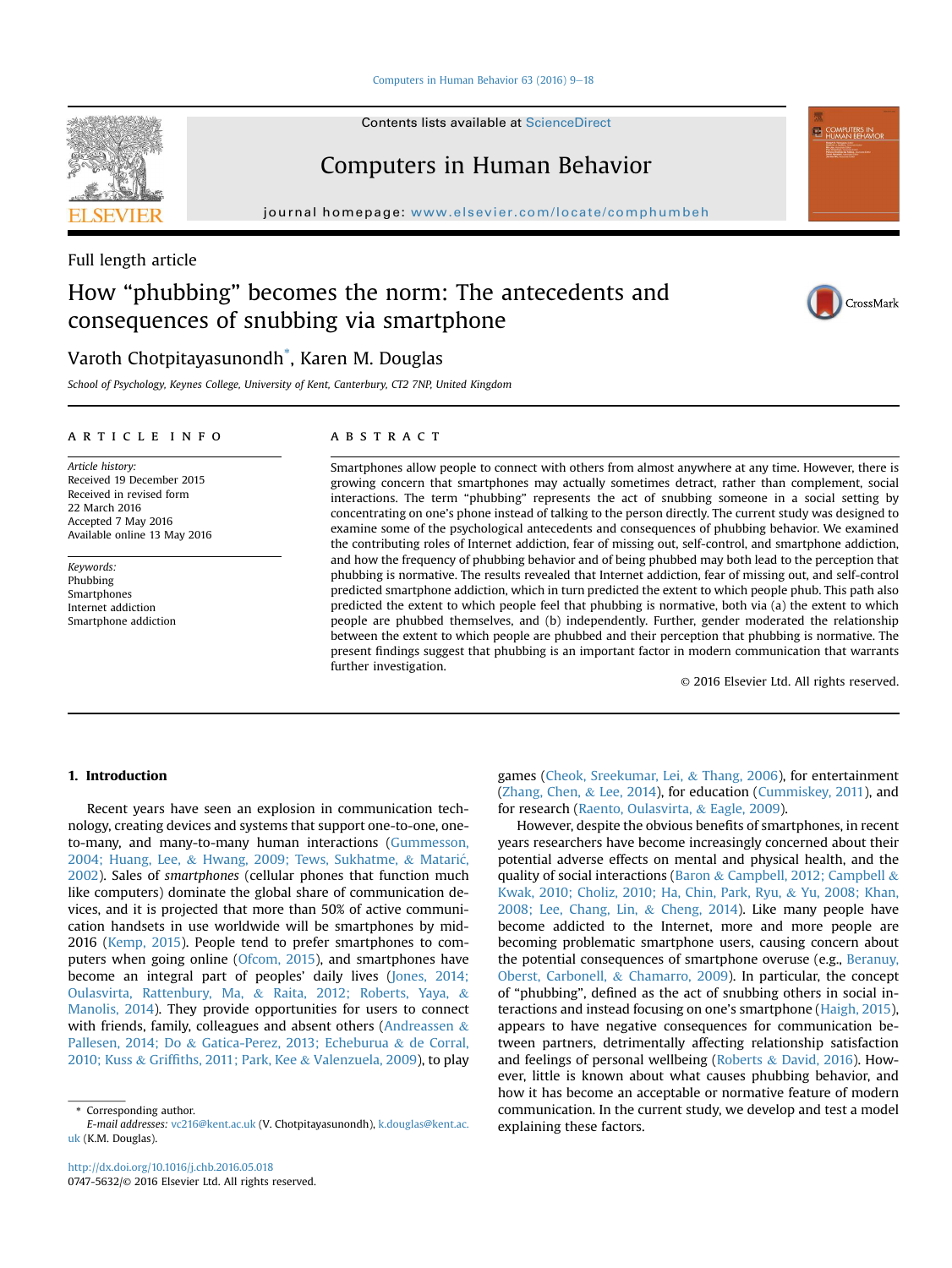#### 2. Background

#### *2.1. Smartphone addiction*

Researchers have focused on the effects of excessive smartphone use on mental and physical health (Jenaro, Flores, Gómez-Vela, González-Gil, & [Caballo, 2007](#page-8-0)). Findings suggest that smartphone users who show a tendency to be addicted to their phones appear more likely to experience health problems, in a similar way to how those who show a tendency toward Internet addiction ([Beranuy et al., 2009\)](#page-8-0) and game addiction [\(Lee, Ko,](#page-9-0) & [Chou, 2015\)](#page-9-0) experience health problems. In addition, smartphone addiction and Internet addiction have been found to be associated with depression [\(Beranuy et al., 2009; Thomee, Harenstam,](#page-8-0) & [Hagberg, 2011\)](#page-8-0) and anxiety [\(Cheever, Rosen, Carrier,](#page-8-0) & [Chavez, 2014; Dalbudak](#page-8-0) [et al., 2013; Lepp, Barkley,](#page-8-0) & [Karpinski, 2014\)](#page-8-0). Finally, aggression and a lack of attention have been found to be associated with Internet and smartphone addiction in children [\(Davey](#page-8-0)  $\&$  [Davey,](#page-8-0) [2014; Park](#page-8-0) & [Park, 2014](#page-8-0)). Therefore, there appears to be reason for concern about the consequences of smartphone overuse for the individual.

The consequences of smartphone use for the quality of social interactions between individuals have also caused concern. Specifically, [Habuchi \(2005\)](#page-8-0) argued that mobile phones can diminish the quality of interpersonal interactions, producing a "telecocooning" effect, where people are diverted from face-to-face exchanges with others and therefore lose the art of face-to-face interaction ([Habuchi, 2005](#page-8-0)). In other research, conversations where smartphones were present reported lower levels of empathic concern compared to those in the absence of a smartphone on the table ([Misra, Cheng, Genevie,](#page-9-0) & [Yuan, 2014](#page-9-0)). Other researchers have found lower levels of perceived relationship quality, partner trust, and perceived empathy in the presence of mobile phones ([Przybylski](#page-9-0) & [Weinstein, 2013; Roberts](#page-9-0) & [David,](#page-9-0) [2016](#page-9-0)). Many recent media reports have also commented on the intended and unintended disconnection among people that occurs when people use smartphones ([Barford, 2013; Kelly, 2015; Mount,](#page-8-0) [2015](#page-8-0)).

In 2012, a campaign by the Macquarie Dictionary resulted in the creation of a word to represent this problematic behavior [\(Pathak,](#page-9-0) [2013](#page-9-0)). Specifically, the term "phubbing" (a portmanteau of the words "phone" and "snubbing") describes the act of snubbing someone in a social setting by using one's phone instead of talking to the person directly in one's company ([Haigh, 2015\)](#page-8-0). In other words, phubbing involves using a smartphone in a social setting of two or more people, and interacting with the smartphone rather than the person or people present. For the purposes of the present research, a "phubber" may be defined as a person who starts snubbing someone in a social situation by paying attention to his/ her smartphone instead, and a "phubbee" may be defined as a person who is ignored by his/her companion(s) in a social situation because his/her companion(s) uses or check their smartphones instead. Although researchers have begun to consider some of the consequences of problematic smartphone use like phubbing, such as negative consequences for relationship satisfaction and personal wellbeing [\(Roberts](#page-9-0) & [David, 2016\)](#page-9-0), very little is known about what causes phubbing, and how it has become a pervasive feature of modern communication. We draw upon existing findings in other domains of communication (specifically Internet communication) to understand the factors that predict smartphone addiction and phubbing behavior, and also to understand how phubbing has become a strong norm of communication.

#### *2.2. Possible predictors of smartphone addiction and phubbing*

First, *Internet addiction* has been defined as a "maladaptive pattern of Internet use leading to clinically significant impairment or distress" ([Goldberg, 1996,](#page-8-0) p.1). Some researchers argue that problematic smartphone behavior is closely related to Internet addition and may have some similar consequences. Specifically, researchers investigating *smartphone addiction* have shown that like Internet addiction, problematic smartphone use is associated with withdrawal, intolerance, compulsive behavior and functional impairment [\(Lin et al., 2014; Mok et al., 2014; Takao, Takahashi,](#page-9-0) & [Kitamura, 2009](#page-9-0)). Excessive smartphone use and compulsive smartphone checking is also associated with interpersonal relationship problems such as inhibition of interpersonal closeness and trust development ([Przybylski](#page-9-0) & [Weinstein, 2013](#page-9-0)), interference of other social activities [\(Walsh, White,](#page-9-0) & [Young, 2008\)](#page-9-0), and insecurity in romantic relationships [\(Kuss](#page-9-0) & Griffi[ths, 2011](#page-9-0)). Moreover, in a recent study, Internet addiction was positively related to phub-bing behavior ([Karada](#page-8-0)ğ [et al., 2015](#page-8-0)). It is therefore reasonable to suggest that problematic Internet use would be associated with problematic smartphone use, which in turn may predict phubbing behavior.

Second, we investigate the predictive value of *fear of missing out* (FoMO), which is described as "the fears, worries, and anxieties people may have in relation to being in (or out of) touch with the events, experiences, and conversations happening across their extended social circles" [\(Przybylski, Murayama, DeHaan,](#page-9-0) & [Gladwell, 2013,](#page-9-0) p.1842). FoMO debilitates people by arousing their insecurities and has been found to be associated with persistent mobile phone overuse [\(Carbonell, Oberst,](#page-8-0) & [Beranuy,](#page-8-0) [2013\)](#page-8-0). This anxiety about being left out of the information circuit also plays a crucial role in seeking out social networking services, need satisfaction, life satisfaction, and mood [\(Przybylski et al.,](#page-9-0) [2013\)](#page-9-0), which have all been connected to levels of smartphone addiction [\(Davey](#page-8-0) & [Davey, 2014; Kwon et al., 2013; Salehan](#page-8-0) & [Negahban, 2013](#page-8-0)). Recent research has found FoMO to be associated with problematic mobile phone use [\(Cheever et al., 2014;](#page-8-0) [Hong, Chiu](#page-8-0) & [Huang, 2012; Lepp et al., 2014](#page-8-0)). It is therefore plausible to suggest that FoMO would predict mobile phone addition, which in turn may predict phubbing behavior. The fear of missing important information on social media, for example, may be associated with problematic phone use, meaning that people then turn to their phones rather than interacting with the people in their presence.

Third, several studies have shown that *self-control* is closely related to addictive behavior ([Kim, Namkoong, Ku,](#page-9-0) & [Kim, 2008;](#page-9-0) [Malouf et al., 2014; Mehroof](#page-9-0) & Griffi[ths, 2010; Perry](#page-9-0) & [Carroll,](#page-9-0) [2008; Tangney, Baumeister,](#page-9-0) & [Boone, 2004\)](#page-9-0) and has also been linked to problematic smartphone use [\(Billieux, Van der Linden,](#page-8-0) d'[Acremont, Ceschi,](#page-8-0) & [Zermatten, 2007](#page-8-0)). It is argued that, similar to substance-dependence related symptoms, people with high urgency or high level of difficulty controlling their impulses may be unable to moderate their mobile phone use [\(Billieux, Van der](#page-8-0) [Linden,](#page-8-0) & [Rochat, 2008](#page-8-0)). Meanwhile, lack of perseverance can disturb task focusing and increase the incidence of irrelevant cognitions ([Bechara](#page-8-0) & [Van Der Linden, 2005\)](#page-8-0), which may also enhance the frequency of mobile phone use [\(Billieux et al., 2008\)](#page-8-0). It is therefore reasonable to suggest that self-control, in predicting smartphone addiction, may in turn predict problematic smartphone behavior in the form of phubbing.

Therefore, smartphone addiction itself should be a proximal predictor of phubbing behavior. Phubbing and smartphone addiction may share the same properties because they are both related to inappropriate smartphone uses and behaviors. It seems inevitable that people who are addicted to their smartphones will use their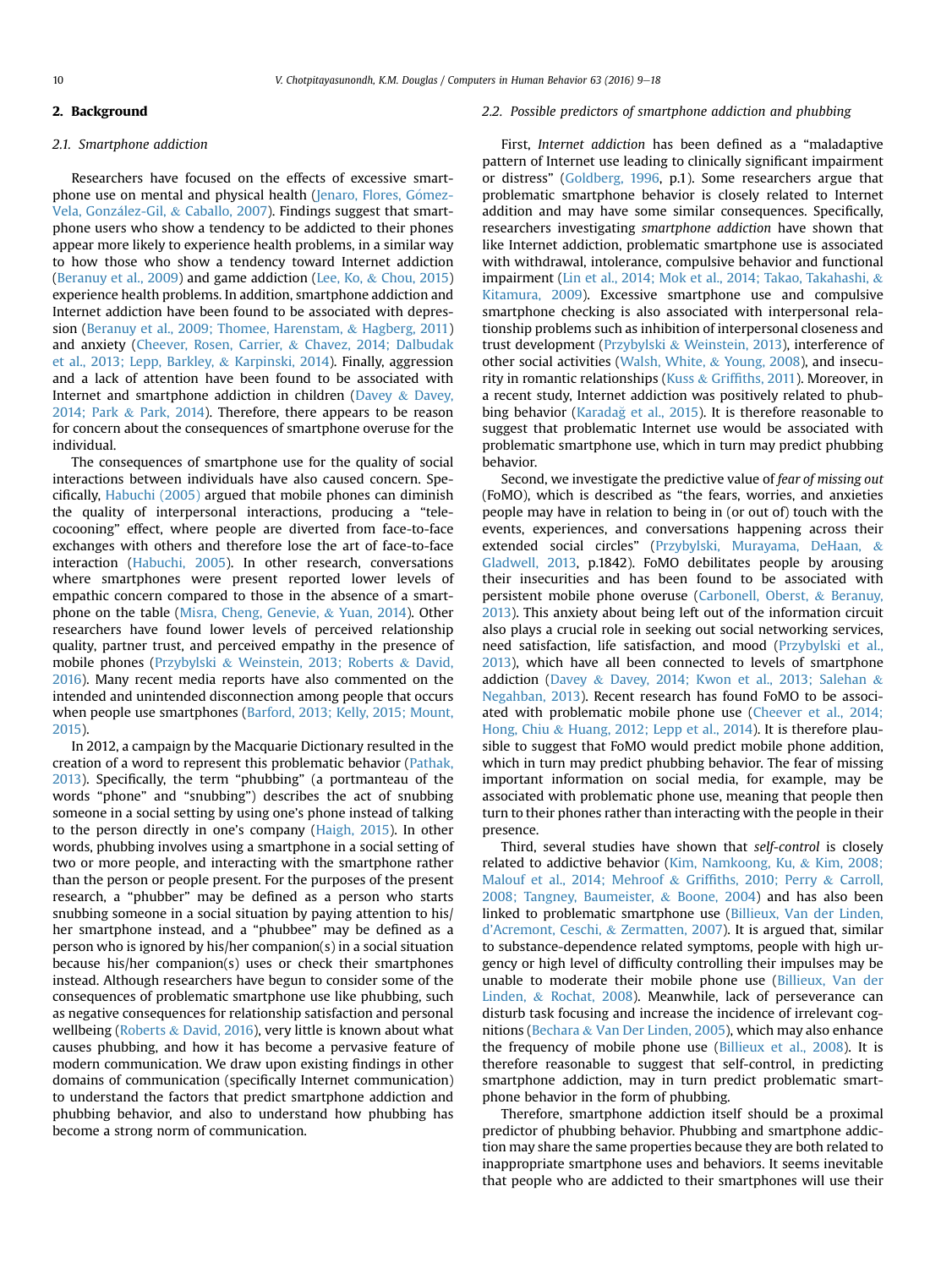<span id="page-3-0"></span>device uncontrollably even it is discourteous or a prohibited time and place to do so ([Bianchi](#page-8-0) & [Phillips, 2005; Billieux et al., 2014;](#page-8-0) [Jones, 2014; Walsh, White, Hyde,](#page-8-0) & [Watson, 2008\)](#page-8-0).

#### *2.3. How has phubbing become the norm?*

Phubbing behavior, phubbers and phubbees can be commonly seen everywhere in today's modern society [\(Haigh, 2015\)](#page-8-0). Another question is therefore how this behavior has become acceptable or normative. Understanding the relationship between the extent to which people phub and the extent to which they are phubbed is an important part of answering this question. The concept of reciprocity in social psychology plays a key role for understanding human interaction and social exchanges ([Berg, Dickhaut,](#page-8-0) & [McCabe, 1995; Cialdini, 1993; Falk](#page-8-0) & [Fischbacher, 2006](#page-8-0)). Reciprocity occurs when someone returns a social action that has positive consequences for another ([Pelaprat](#page-9-0) & [Brown, 2012](#page-9-0)) or retaliates with an action, resulting in negative consequences ([Keysar, Converse, Wang,](#page-9-0) & [Epley, 2008\)](#page-9-0). In terms of phubbing, ignoring companions via smartphone may cause such behaviors to be reciprocated intentionally or unintentionally. In turn, and with repeated reciprocity of phubbing behavior, this may influence the extent to which phubbing is perceived to be normative or acceptable. In the past, social norms often took decades or centuries to be developed or recalibrated ([Axelrod, 1986; Miller](#page-8-0) & [Prentice, 1996;](#page-8-0) [Sherif, 1936\)](#page-8-0). However, societies have always experienced dramatic shifts in new social norms and people tend to adopt these norms rapidly ([Sunstein, 1996](#page-9-0)). Norms are also derived from observable and personal behavior ([Miller](#page-9-0) & [Prentice, 1996](#page-9-0)). It is therefore possible to gauge the extent to which observable behavior (being phubbed) and personal behavior (phubbing) can predict the extent to which people view phubbing as normative.

#### *2.4. Gender*

Gender has been found to play a crucial role in influencing many smartphone-associated behaviors such as preference for online activities [\(Ha](#page-8-0) & [Hwang, 2014\)](#page-8-0), mobile phone addiction ([Baron](#page-8-0) & [Campbell, 2012; Geser, 2006\)](#page-8-0), internet addiction [\(Geser, 2006;](#page-8-0) [Jang](#page-8-0) & [Ji, 2012\)](#page-8-0), self-control [\(Nakhaie, Silverman,](#page-9-0) & [LaGrange,](#page-9-0) [2000](#page-9-0)), and communication etiquette ([Forgays, Hyman,](#page-8-0) & [Schreiber, 2014\)](#page-8-0). However, very little is currently known about how phubbing behavior, being phubbed, and perceived social norms of phubbing differ between males and females. Meanwhile, gender has a moderating effect on the relationship between social norms and many aspects of human consumption behavior ([Kolyesnikova, Dodd,](#page-9-0) & [Wilcox, 2009\)](#page-9-0) such as alcohol consumption ([Lewis](#page-9-0) & [Neighbors, 2004\)](#page-9-0), internet banking [\(Karjaluoto, Riquelme,](#page-9-0) & [Rios, 2010](#page-9-0)), and online purchasing [\(Dittmar, Long,](#page-8-0) & [Meek, 2004\)](#page-8-0). Recently, it was found that gender plays a moderating role on the relationship between phubbing behavior and both mobile phone and Internet addiction [\(Karada](#page-8-0)ğ [et al., 2015](#page-8-0)). It is therefore reasonable to propose that gender plays an important role in determining phubbing behavior, is associated with the antecedents of phubbing, and influences the extent to which phubbing is perceived as normative.

#### *2.5. The present study*

Although phubbing has become a growing area of interest in recent years, research on the social antecedents and effects of phubbing is extremely limited. Further, research on the perceived normativity of phubbing is, to our knowledge, non-existent. Knowing more about these factors will extend our understanding of social behavior within an environment of rapidly shifting communication technologies. The main aim of our study is therefore to examine the factors that predict phubbing behavior, and explore the ways in which people redefine social communication norms as their own behavior, and the behavior of those around them, changes. In particular, we studied the contributing roles of Internet addiction, fear of missing out, and self-control in predicting smartphone addiction, and how smartphone addiction may lead to phubbing behavior. Moreover, we also examined the potential effects of gender. Participants participated in an online study where they completed scales to measure each of the above variables.

#### *2.6. Research model and hypotheses*

Drawing on our literature review, we have developed a research model to explicate the key determinants of phubbing behavior and the perceived social norms of phubbing. The predicted model is depicted conceptually in Fig. 1. We hypothesized that Internet addition and FoMO would positively predict smartphone addiction, and that self-control would negatively predict smartphone addiction. Next, we predicted that smartphone addiction would positively predict phubbing behavior. Further, we hypothesized that phubbing behavior would positively predict the extent to which people are phubbed. We also predicted that both phubbing and being phubbed would positively predict the extent to which people perceive phubbing as normative. Finally, we predicted that gender would moderate the relationships between each determinant in our proposed model.

#### 3. Method

#### *3.1. Participants*

After giving their informed consent, participants completed an online questionnaire designed via Qualtrics software. Two hundred and seventy-six participants (102 men and 174 women) ranging in age from 18 to 66 ( $M = 28.09$ ,  $SD = 9.64$ ) consisted of 88 undergraduate students at the University of Kent (who participated for course credit), 88 participants from Amazon's Mechanical Turk (MTurk), and 100 volunteers from personal contacts on social networking sites. Eight participants (2.90%) who chose "*No, I do not use a smartphone*" as a response in any questions within this study, were excluded. Then, we removed 17 participants (6.16%) who did not finish the questionnaire. In total, 251 participants (93 men and 158 women) ranging in age from 18 to 66 ( $M = 27.70$ ,  $SD = 9.59$ ) remained in the study. The demographics of the sample are presented in Table 1.

#### *3.2. Materials and procedure*

The phubbing questionnaire, Smartphone Addiction Scale  $-$ Short Version (SAS-SV), Internet Addiction Test (IAT), Fear of Missing Out Scale (FoMOs), and Brief Self-Control Scale (BSCS) were employed in this study.

*Phubbing questionnaire*. Initially, phubbing frequency and frequency of being phubbed were measured using items scored (1) *never*, (2) *less often*, (3) *once weekly*, (4) *2 times or more per week*, (5) *once daily*, (6) *2*e*3 times per day*, (7) *4*e*5 times per day*, (8) *6*e*9 times per day*, (9) *10 times or more per day*. Regarding the small numbers of participants in some response categories, the nine categories for phubbing and being phubbed were collapsed into four (less often, less than once daily,  $1-3$  times per day, and 4 times or more per day). Meanwhile, phubbing duration and duration of being phubbed (per day) were measured using items scored (1) *less than 15 min*, (2) *15*e*30 min*, (3) *30*e*60 min*, (4) *60*e*90 min*, (5)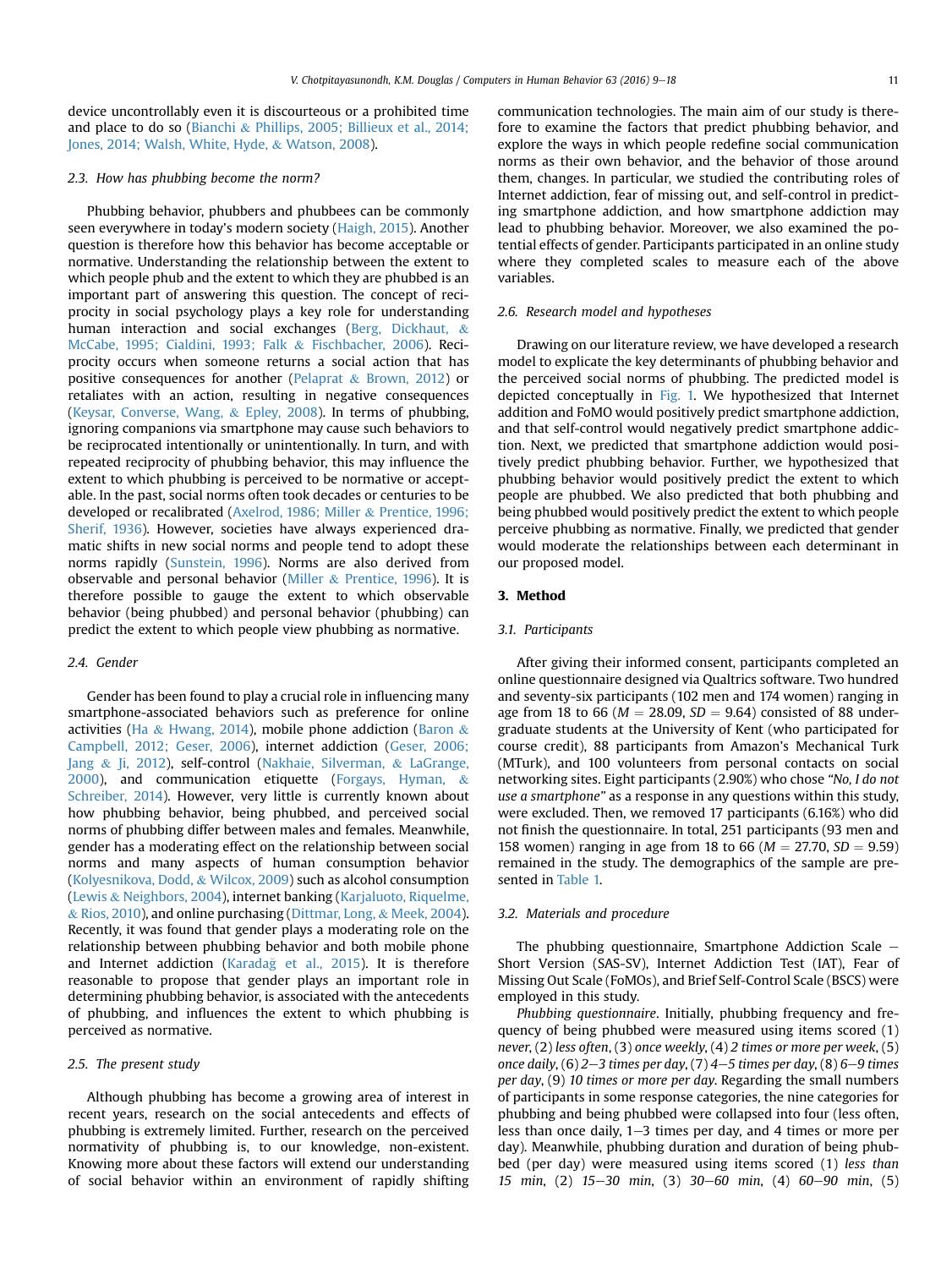

Fig. 1. Proposed conceptual phubbing model using path analysis.

#### Table 1

General characteristics of participants by gender.

| Characteristics                   | Male $N = 93\%$ (n) | Female $N = 158\%$ (n) | Total $N = 251\%$ (n) |
|-----------------------------------|---------------------|------------------------|-----------------------|
|                                   |                     |                        |                       |
| Age (years)                       |                     |                        |                       |
| Mean $\pm$ SD                     | $30.30 \pm 10.18$   | $26.17 \pm 8.90$       | $27.70 \pm 9.59$      |
| Occupation                        |                     |                        |                       |
| Attending university Full-time    | 30.11 (28)          | 48.73 (77)             | 41.83 (105)           |
| Working Full-time                 | 47.31 (44)          | 30.38 (48)             | 36.65 (92)            |
| Attending university Part-time    | 7.53(7)             | 11.39(18)              | 9.96(25)              |
| <b>Working Part-time</b>          | 8.60(8)             | 3.80(6)                | 5.58(14)              |
| Currently unemployed              | 6.45(6)             | 5.70(9)                | 5.98(15)              |
| Education                         |                     |                        |                       |
| No formal education               | 1.08(1)             | 0.63(1)                | 0.80(2)               |
| Primary level education           | 1.08(1)             | 0.63(1)                | 0.80(2)               |
| Secondary level education         | 25.81 (27)          | 43.67 (69)             | 38.25 (96)            |
| College education (Bachelor's)    | 40.86 (38)          | 34.81 (55)             | 37.05 (93)            |
| College education (Graduate)      | 27.96 (26)          | 20.25(32)              | 23.11 (58)            |
| Ethnicity                         |                     |                        |                       |
| White/Caucasian                   | 58.06 (54)          | 56.96 (90)             | 57.37 (144)           |
| Black British Caribbean           | 0.00(0)             | 0.63(1)                | 0.40(1)               |
| <b>Black British African</b>      | 1.08(1)             | 7.59(12)               | 5.18(13)              |
| Other Black background            | 0.00(0)             | 1,27(2)                | 0.80(2)               |
| Asian British Indian              | 0.00(0)             | 1.27(2)                | 0.80(2)               |
| Asian British Pakistani           | 0.00(0)             | 1.90(3)                | 1,20(3)               |
| Chinese                           | 8.60(8)             | 8.23(13)               | 8.37(21)              |
| Other Asian background            | 24.73 (23)          | 14.57(23)              | 18.33(46)             |
| African American                  | 2.15(2)             | 1.27(2)                | 1.59(4)               |
| Hispanic                          | 1.08(1)             | 1.27(2)                | 0.40(1)               |
| Other (including mixed ethnicity) | 2.15(2)             | 5.06(8)                | 3.98(10)              |
| Rather not say                    | 2.15(2)             | 1.27(2)                | 1.59(4)               |

*90*e*120 min*, (6) *2*e*3 h*, (7) *4*e*6 h*, (8) *more than 6 h*. Again, because of low frequency of some choices, we collapsed duration categories into four (less than 15 min, less than an hour,  $1-2$  h, and more than 2 h). Phubbing frequency and phubbing duration were summed to create one score for overall phubbing behavior. Further, scores for the frequency and duration of being phubbed were summed to create an overall score of being phubbed. To assess familiarity with the term "phubbing", participants were asked "Do you know what the term "phubbing" means?" (yes or no).

Last, we measured perceived social norms of phubbing. Three items measured descriptive norms which are based on observations of others' behavior [\(Borsari](#page-8-0) & [Carey, 2003](#page-8-0)). Items were: "Are you familiar with this type of situation?", "Do you think that people recognize phubbing behavior?", and "Do you think that phubbing behavior typical amongst people around you?"  $(1 = not at all, 2 = a$ *little*,  $3 =$  *somewhat*,  $4 =$  *quite a bit*,  $5 =$  *very much*;  $M = 10.99$ ,  $SD = 2.36$ ). Two items measured injunctive norms, which are related to the inference of others' approval of phubbing [\(Borsari](#page-8-0)  $\&$ [Carey, 2003\)](#page-8-0). These were: "Do you think that phubbing behavior is appropriate?" and "Do you think that other people view phubbing behavior as appropriate?" using the same response categories as the previous set of questions ( $M = 4.06$ ,  $SD = 1.38$ ). Although both were included in the study, we expected no differences in relationships associated with descriptive and injunctive norms and so in our predicted model, they were combined to a general measure of perceived social norms of phubbing.

*Smartphone Addiction Scale - Short Version (SAS-SV)*. This scale was developed from the original 33-item Smartphone Addiction Scale (SAS). This involved participants rating their agreement with 10 items (1 = *strongly disagree*; 6 = *strongly agree*;  $\alpha = 0.91$ ,  $M = 27.00$ ,  $SD = 10.11$ ) such as "Missing planned work due to smartphone use", "Won't be able to stand not having a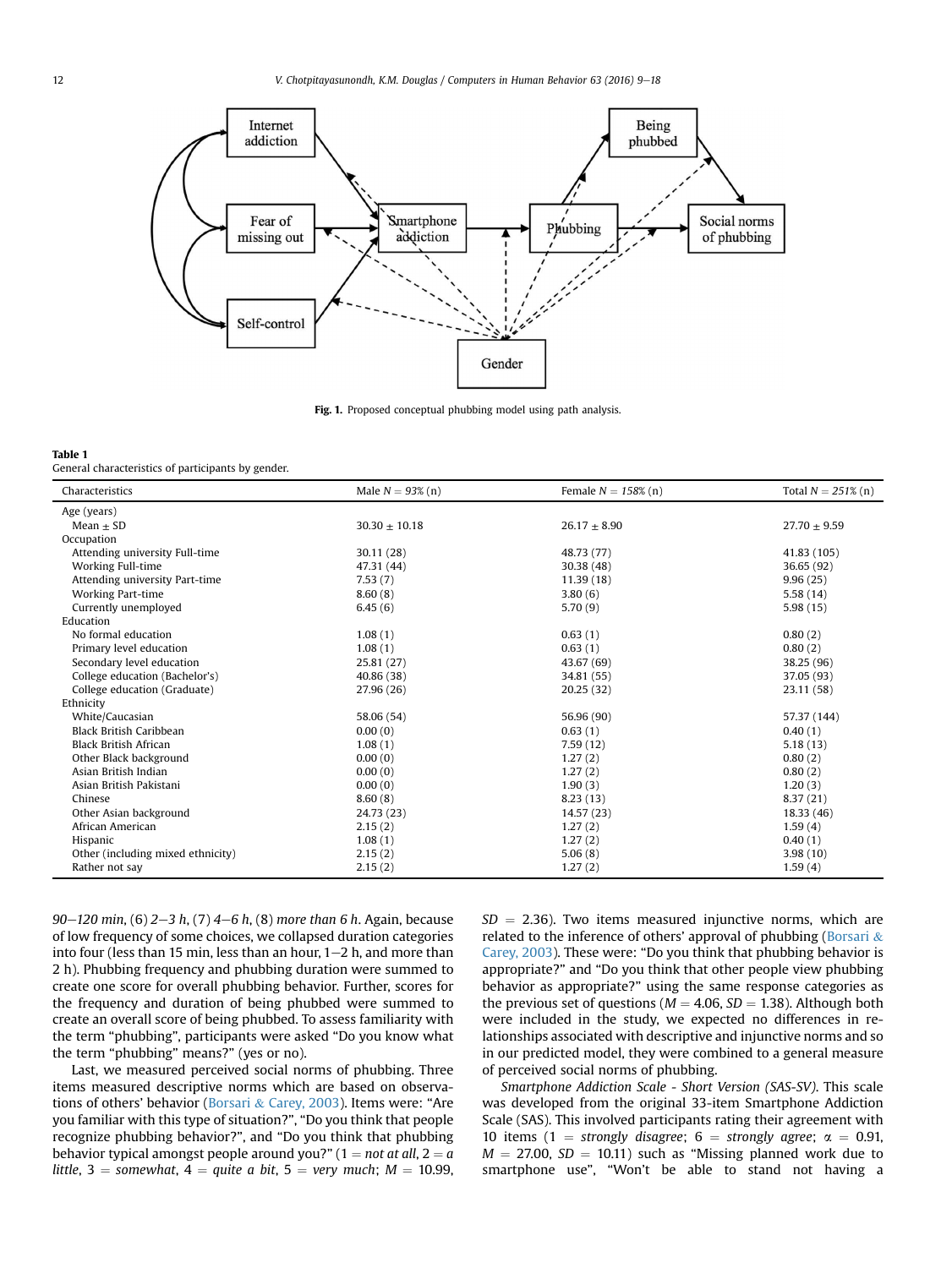<span id="page-5-0"></span>smartphone", and "The people around me tell me that I use my smartphone too much" [\(Kwon, Kim, Cho,](#page-9-0) & [Yang, 2013\)](#page-9-0). In this study, 32.3% of female and 29% of male participants scored over the cut-off value of smartphone addiction (higher than 31 for men and 33 for women).

*Internet Addiction Test (IAT)*. This scale contains 20 items consisting of eight items based on the DSM-IV criteria (Diagnostic and Statistical Manual of Mental Disorders, 4th Edition) for pathological gambling and alcoholism such as "How often do you find that you stay online longer than you intended?" and "How often do your grades or school work suffer because of the amount of time you spend online?", along with 12 new items such as "How often do you form new relationships with fellow online users?" and "How often do you lose sleep due to late-night log-ins?" [\(Young, 1998](#page-9-0)). Participants responded on a 5-point scale  $(1 = rarely; 5 = always;$  $\alpha = 0.89$ ; [Frangos, Frangos](#page-8-0) & [Sotiropoulos, 2012](#page-8-0)) to measure mild, moderate, and severe Internet addictive behavior. The scores can range from 20 to 100; the higher the score, the greater the problems that the Internet causes. [Young \(2009\)](#page-9-0) suggested that a score ranging from 20 to 49 points is an average online user who has no problem in controlling over their Internet usage. A score ranging from 50 to 79 indicates experiencing in occasional or frequent problems due to Internet usage, and a score ranging from 80 to 100 signifies significant impacts on a person's life directly caused by Internet usage. In this study, the mean IAT score was 33.05  $(SD = 14.79)$ . The majority of participants ( $n = 217, 86.5\%$ ) were categorized as average users. Thirty-three participants (13.1%) were problematic users and only one male participant was categorized as an addictive user.

*Fear of Missing Out Scale (FoMOs)*. The Fear of Missing Out scale (FoMOs), developed by [Przybylski et al. \(2013\)](#page-9-0) contains 10 items to assess fear of missing out phenomena such as "I fear others have more rewarding experiences than me", "I fear my friends have more rewarding experiences than me", and "I get worried when I find out my friends are having fun without me". Participants responded on a 5-point scale ( $1 = not$  *at all true for me*,  $5 =$  *extremely true of me*;  $\alpha = 0.90, M = 2.19, SD = 0.79$ .

*Brief Self-Control Scale (BSCS)*. The Brief Self-Control Scale ([Tangney et al., 2004](#page-9-0)) is a 13-item questionnaire asking participants to rate how well statements (e.g., "I am good at resisting temptation", "I have a hard time breaking bad habits", and "I never allow my self to lose control") describe them on a 5-point scale  $(1 = not$ *like me at all*;  $5 = \text{very much like me}$ ,  $\alpha = 0.85$ ,  $M = 40.48$ ,  $SD = 8.23$ ).

#### 4. Results

All statistical tests were performed using SPSS Statistics version 23.0 and AMOS version 23.0 for Windows. Participants' reported frequency and duration of phubbing and being phubbed are shown in Table 2.

#### *4.1. Predictors of phubbing behavior*

As shown in Table 3, a Spearman's rank-order correlation was computed to assess the relationships among variables. All correlations between variables in this study were statistically significant in the expected directions. Self-control negatively predicted smartphone addiction, whereas Internet addiction and FoMO positively predicted smartphone addition. Further, there was a positive correlation between smartphone addiction and phubbing behavior, and between phubbing behavior and being phubbed. Moreover, both phubbing behavior and being phubbed positively correlated with the extent to which people perceived phubbing as normative.

#### *4.2. Testing the predicted model*

Missing data were removed before computing the path analysis in accordance with requirements set by AMOS. The following hypothesized paths were tested as shown conceptually in [Fig. 1](#page-3-0): (1) Internet addiction, fear of missing out, and self-control predict smartphone addiction (2) smartphone addiction predicts phubbing behavior (3) phubbing behavior predicts the experience of being phubbed, and (4) phubbing behavior and experience of being phubbed predict descriptive and injunctive norms of phubbing.

As seen in Fig. 2 and [Table 4](#page-6-0), being phubbed significantly predicted the perceived social norms of phubbing ( $\beta = 0.15$ ,  $p = 0.047$ ). Phubbing behavior also significantly predicted and had a divergent effect on both the social norms of phubbing ( $\beta = 0.19$ ,  $p = 0.011$ ) and being phubbed ( $\beta = 0.58$ ,  $p < 0.001$ ).

It was found that smartphone addiction significantly predicted phubbing behavior ( $\beta = 0.45$ ,  $p < 0.001$ ). Further, when the effect on smartphone addiction from each variable was calculated, it was revealed that Internet addiction ( $\beta = 0.41$ ,  $p < 0.001$ ) and fear of missing out ( $\beta$  = 0.33,  $p$  < 0.001) were positive predictors of smartphone addiction, whereas self-control negatively predicted smartphone addiction ( $\beta = -0.12$ ,  $p = 0.016$ ).

#### *4.3. Moderating effect of gender*

Differences in frequency and duration of phubbing and being phubbed according to gender were determined by running A Mann-Whitney *U* test as seen in [Table 5.](#page-6-0) Results indicated that the frequency of phubbing for females (mean rank  $= 142.03$ ) was significantly higher than for males (mean rank  $= 98.76$ ),  $U = 9880.00, z = 4.73, p < 0.001$ . The result also showed that the duration of phubbing was significantly greater for females (mean rank = 137.67) than for males (mean rank = 106.17),  $U = 9191.50$ ,  $z = 3.86, \, p < 0.001.$ 

A Mann-Whitney *U* test was also run to determine if there were differences in frequency and duration of being phubbed according to gender. Frequency of being phubbed for females (mean rank  $= 142.68$ ) was significantly greater than for males (mean rank = 97.67),  $U = 9982.00$ ,  $z = 4.91$ ,  $p < 0.001$ . The results also indicated that the duration of phubbing was significant higher for females (mean rank = 136.47) than for males (mean rank =  $108.22$ ),  $U = 11,043.00, z = 3.629, p = 0.001$ . In conclusion, the results revealed that women (mean rank  $= 143.67$ ) phubbed their companions more than men (mean rank  $= 95.98$ ; ( $U = 10,138.50$ ,  $z = 5.14$ ,  $p < 0.001$ ), and women (mean rank  $= 142.40$ ) were phubbed by their companions more than men (mean rank  $= 98.14$ )  $(U = 9938.00, z = 4.75, p < 0.001).$ 

Further, a Mann-Whitney *U* test was run to determine if there were differences in the IAT score, SAS-SV score, and FoMOs score, which were not normally distributed for both males and females, as assessed by Shapiro-Wilk's test (*p* < 0.05). Meanwhile, regarding a normally distributed BSCS score, an independent sample *t*-test was run to assess BSCS score. The SAS-SV score for females (mean rank  $= 137.67$ ) was significantly higher than for males (mean rank = 106.18),  $U = 9190.50$ ,  $z = 3.21$ ,  $p = 0.001$ , as seen in [Table 6.1.](#page-3-0) On the other hand, the BSCS score, computed with independent sample *t*-test as in Table 6.2, was greater in males ( $M = 42.77$ ,  $SD = 8.51$ ) than female participants (*M* = 39.13, *SD* = 7.77),  $M = 3.65, 95\%$  CI [1.58, 5.72],  $t(249) = 3.47, p = 0.001$ . A Mann-Whitney *U* test showed no significant difference between Gender and IAT score and FoMOs score in our study.

As we found significant gender differences among many variables, we checked the model fit for both men and women before conducting multi-group analysis in AMOS. Our proposed model had acceptable goodness of fit for both male participants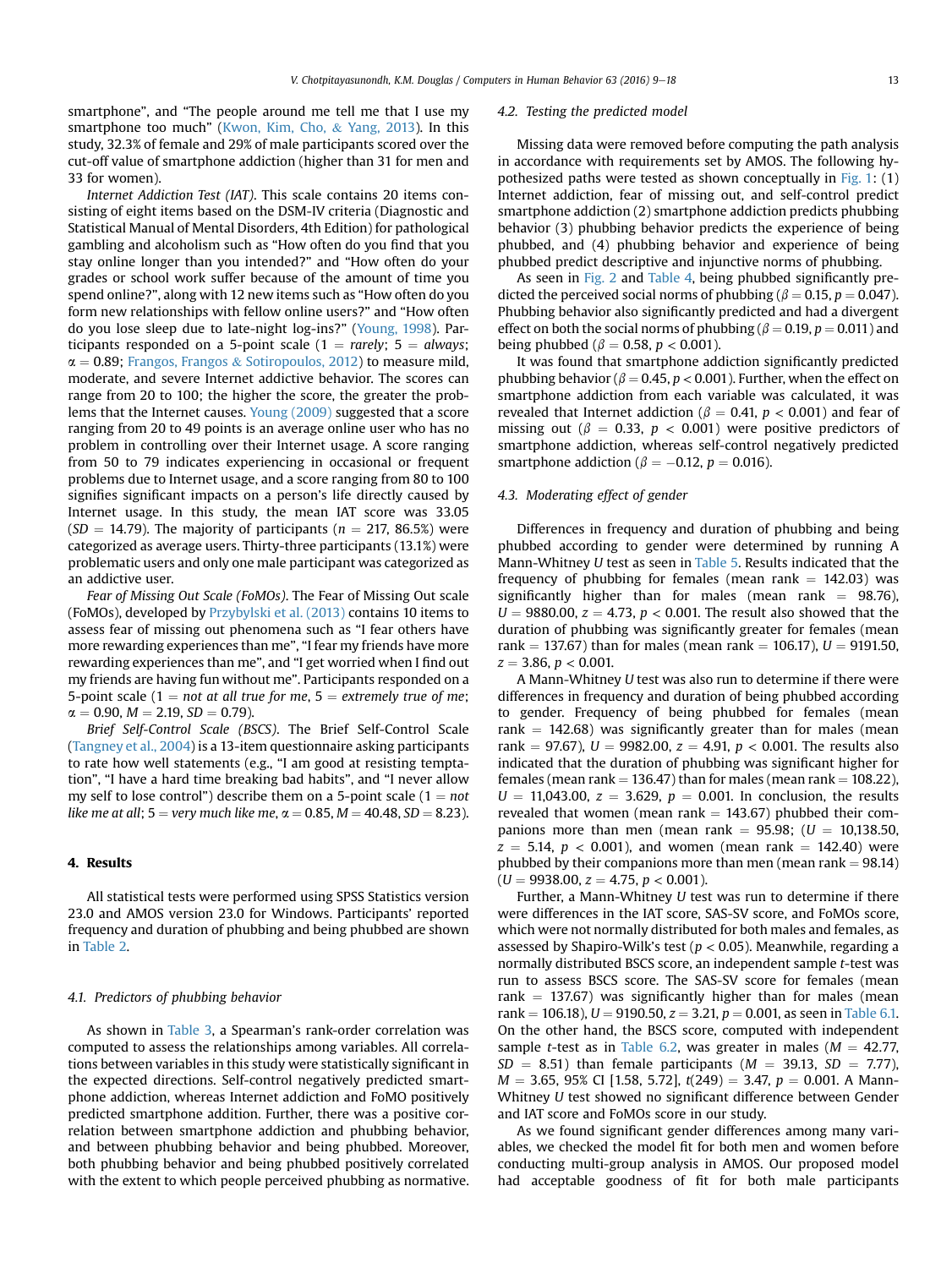#### <span id="page-6-0"></span>Table 2

General characteristics of phubbing behavior and being phubbed as a function of gender.

| Characteristics            | Male $N = 93\%$ (n) | Female $N = 158\%$ (n) | Total $N = 251\%$ (n) |
|----------------------------|---------------------|------------------------|-----------------------|
| Phubbing frequency         |                     |                        |                       |
| Less often                 | 46.2(43)            | 21.5(34)               | 30.7 (77)             |
| Less than once daily       | 25.8(24)            | 25.3(40)               | 25.5(64)              |
| $2-3$ times per day        | 21.5(20)            | 29.7(47)               | 26.7(67)              |
| 4 times per day or more    | 6.5(6)              | 23.4 (37)              | 17.1(43)              |
| Phubbing duration          |                     |                        |                       |
| Less than 15 min per day   | 77.4 (72)           | 52.5(83)               | 61.8 (155)            |
| Less than an hour per day  | 17.2(16)            | 36.7(58)               | 29.5(74)              |
| $1-2$ h per day            | 5.4(5)              | 4.4(7)                 | 4.8(12)               |
| More than 2 h per day      | 0.0(0)              | 6.3(10)                | 4.0(10)               |
| Frequency of being phubbed |                     |                        |                       |
| Less often                 | 32.3(30)            | 15.2(24)               | 21.5(54)              |
| Less than once daily       | 31.2(29)            | 17.7(28)               | 22.7(57)              |
| $2-3$ times per day        | 25.8(24)            | 35.4(56)               | 31.9(80)              |
| 4 times per day or more    | 10.8(10)            | 31.6(50)               | 23.9(60)              |
| Frequency of being phubbed |                     |                        |                       |
| Less than 15 min per day   | 67.7(63)            | 44.9 (71)              | 53.4 (134)            |
| Less than an hour per day  | 24.7 (23)           | 43.0(68)               | 36.3(91)              |
| $1-2$ h per day            | 6.5(6)              | 10.8(17)               | 9.2(23)               |
| More than 2 h per day      | 1.1(1)              | 1.3(2)                 | 1.2(3)                |

#### Table 3

Descriptive statistics and spearman correlations among study variables.

| Variables                                                                                             |                          |                                                                                        |                             |                                                                    |                                                        | 6                                                                                                                                                                                                                                                                                                                                                                                                                                                    |                                                                                                        | M                                                         | SD                                                     |
|-------------------------------------------------------------------------------------------------------|--------------------------|----------------------------------------------------------------------------------------|-----------------------------|--------------------------------------------------------------------|--------------------------------------------------------|------------------------------------------------------------------------------------------------------------------------------------------------------------------------------------------------------------------------------------------------------------------------------------------------------------------------------------------------------------------------------------------------------------------------------------------------------|--------------------------------------------------------------------------------------------------------|-----------------------------------------------------------|--------------------------------------------------------|
| 1 SAS-SV<br>2 IAT<br>3 FoMOs<br>4 BSCS<br>5 Phubbing<br>6 Being phubbed<br>7 Social Norms of phubbing | $\overline{\phantom{a}}$ | $0.66***$<br>$\hspace{1.0cm} \rule{1.5cm}{0.15cm} \hspace{1.0cm} \rule{1.5cm}{0.15cm}$ | $0.61***$<br>$0.58***$<br>- | $-0.39***$<br>$-0.40$ **<br>$-0.39***$<br>$\overline{\phantom{a}}$ | $0.49***$<br>$0.39***$<br>$0.33***$<br>$-0.31***$<br>- | $0.29$ *'<br>$0.28***$<br>$0.22$ **<br>$-0.20$ **<br>$0.59$ **<br>$\hspace{1.0cm} \hspace{1.0cm} \hspace{1.0cm} \hspace{1.0cm} \hspace{1.0cm} \hspace{1.0cm} \hspace{1.0cm} \hspace{1.0cm} \hspace{1.0cm} \hspace{1.0cm} \hspace{1.0cm} \hspace{1.0cm} \hspace{1.0cm} \hspace{1.0cm} \hspace{1.0cm} \hspace{1.0cm} \hspace{1.0cm} \hspace{1.0cm} \hspace{1.0cm} \hspace{1.0cm} \hspace{1.0cm} \hspace{1.0cm} \hspace{1.0cm} \hspace{1.0cm} \hspace{$ | $0.23***$<br>$0.26***$<br>$0.15^*$<br>$-0.21$ **<br>$0.28***$<br>$0.28***$<br>$\overline{\phantom{a}}$ | 27.00<br>33.05<br>21.90<br>40.48<br>3.81<br>4.16<br>15.04 | 10.11<br>14.79<br>7.89<br>8.23<br>1.61<br>1.58<br>2.94 |

 $p < 0.05$ ,  $p < 0.01$ .



Fig. 2. Phubbing model with standardized coefficients.

 $(\chi^2(93) = 6.87,\, p = 0.810,\, \text{CFI} = 1.00,\, \text{RMSEA} = 0.00)$  and female participants ( $\chi^2(158)$  = 19.54, *p* = 0.052, CFI = 0.98, RMSEA = 0.07). We compared an original unconstrained model to alternative constrained models, which imposed gender equality constraint of each path in the model. Standardized estimates, constrained  $\chi^2$ ,  $\Delta\chi^2$ , and its *p*-value in the nested model were explored to compare

gender effects in each path of the model.

Due to the significant chi-square difference  $(\Delta \chi^2_{(1)} = 6.38,$ *p* < 0.05) as seen in [Table 7,](#page-7-0) gender had a moderating effect on the relationship between being phubbed and the social norms of phubbing, which was stronger in men ( $\gamma = 0.36$ ,  $p < 0.01$ ) compared to the same relationship in women ( $\gamma = 0.00$ ,  $p > 0.05$ ).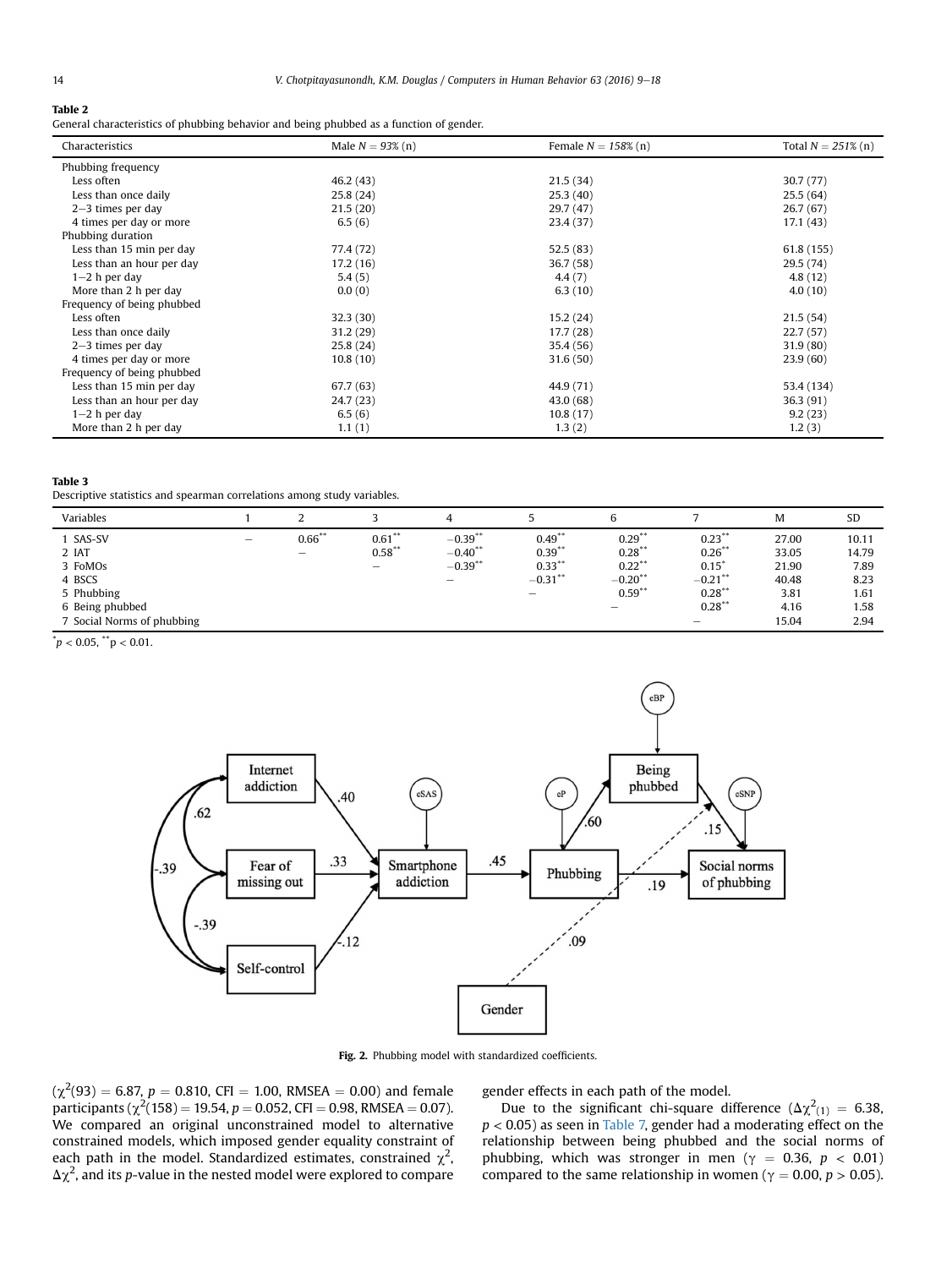<span id="page-7-0"></span>

|--|--|

| Dependent Variable       | Independent Variable                | B               | <b>SE</b>    |                 | t-value         | n              | R Square |
|--------------------------|-------------------------------------|-----------------|--------------|-----------------|-----------------|----------------|----------|
| Social norms of phubbing | Phubbing<br>Being phubbed           | 0.35<br>0.28    | 0.14<br>0.14 | 0.19<br>0.15    | 2.54<br>1.98    | 0.012<br>0.049 | 0.09     |
| Being phubbed            | Phubbing                            | 0.58            | 0.05         | 0.60            | 11.74           | 0.000          | 0.36     |
| Phubbing                 | Smartphone addiction                | 0.07            | 0.01         | 0.45            | 7.90            | 0.000          | 0.20     |
| Smartphone addiction     | Internet addiction                  | 0.28            | 0.04         | 0.41            | 7.08            | 0.000          | 0.52     |
|                          | Fear of missing out<br>Self-control | 0.42<br>$-0.14$ | 0.07<br>0.06 | 0.33<br>$-0.12$ | 5.79<br>$-2.40$ | 0.000<br>0.017 |          |

B, unstandardized coefficients; SE, standard error;  $\beta$ , standardized coefficients.

#### Table 5

Non-parametric test of the gender difference in scores of phubbing and being phubbed.

|                            | Male $(n = 93)$ |           |      | Female ( $n = 158$ ) | Mann-Whitney U | Wilcoxon W | Ζ    | Asymp. Sig. (2-tailed) |
|----------------------------|-----------------|-----------|------|----------------------|----------------|------------|------|------------------------|
|                            | Mdn             | Mean rank | Mdn  | Mean rank            |                |            |      |                        |
| Phubbing frequency         | 2.00            | 98.76     | 3.00 | 142.03               | 9880.00        | 22,441.00  | 4.73 | < 0.001                |
| Phubbing duration          | 1.00            | 106.17    | 1.00 | 137.67               | 9191.50        | 21.752.50  | 3.86 | < 0.001                |
| Phubbing sum score         | 3.00            | 95.98     | 4.00 | 143.67               | 10.138.50      | 22.699.50  | 5.14 | < 0.001                |
| Being phubbed frequency    | 2.00            | 97.67     | 3.00 | 142.68               | 9982.00        | 22.543.00  | 4.91 | < 0.001                |
| Duration of being phubbed  | 1.00            | 108.22    | 2.00 | 136.47               | 9000.50        | 21.561.50  | 3.33 | 0.001                  |
| Sum score of being phubbed | 3.00            | 98.14     | 5.00 | 142.40               | 9938.00        | 22,499.00  | 4.75 | < 0.001                |

As such, a hierarchical multiple regression was run to confirm the increase in variation. Gender moderated only the effect of being phubbed on perceived social norms of phubbing, as evidenced by a statistically significant increase in total variation explained of 2.4%,  $F(1, 245) = 6.568$ ,  $p < 0.05$  and the coefficient of the interaction term ( $b = 0.753$ ,  $SE = 0.294$ ) which was statistically significant  $(p < 0.05)$ . We also went on to compare and found no significant moderating role of gender on the path between internet addiction and smartphone addiction, fear of missing our and smartphone addiction, self-control and smartphone addiction, smartphone addiction and phubbing, phubbing and being phubbed, and phubbing and social norms of phubbing.

In conclusion, the hypothesis suggesting that gender has a moderating effect was confirmed, but only for the relationship between being phubbed and the extent to which phubbing feels like normative behavior for people (see [Fig. 2\)](#page-5-0). Overall however, the predicted model found good support in the current data.

#### 5. Discussion

To our knowledge, this study represents the first examination of both the antecedents and consequences of phubbing behavior. We found that Internet addiction, fear of missing out, and self-control predicted smartphone addiction, which in turn predicted phubbing behavior and the extent to which people are phubbed. Further, phubbing behavior and the experience of being phubbed predicted the extent to which phubbing was perceived to be normative. Finally, gender moderated the effect of being phubbed on the perceived social norms of phubbing.

#### *5.1. Theoretical contributions*

First, these results suggest that the key predictors of problematic Internet use  $-$  derived from theoretical perspectives and empirical research on Internet addition  $-$  also predict problematic smartphone use ([Billieux et al., 2014; Lee et al., 2014, 2014; Lin et al.,](#page-8-0) [2014\)](#page-8-0), and this in turn predicts a behavior that is likely to be detrimental to everyday social interactions. Indeed, smartphones have a wider variety of functions and applications than ordinary cell phones that have less technological capability ([Falaki et al.,](#page-8-0) [2010\)](#page-8-0). This multi-functional improvement may therefore alter the definition of smartphone addiction from previous conceptualizations [\(Takao et al., 2009\)](#page-9-0). In particular, it is now more important to focus on Internet-based activities rather than on normal cell phone uses when taking into account the behaviors that people engage in when using mobile phone technology [\(Kwon et al., 2013\)](#page-9-0). Ongoing theoretical developments explaining Internet behavior are also therefore likely to explain changes in smartphone behavior.

However, this study goes further to develop a theoretical account of why phubbing has become normative. Specifically, our study suggests that phubbing may have become the norm as a result of both observed and personal behavior. People are phubbed, but they are also phubbers. In an environment where people are constantly switching from being the protagonists and recipients of this behavior, our data suggests that phubbing becomes seen as the norm. This may in part occur because personal behaviors, beliefs, and attitudes can often lead to false-consensus effects such that individuals assume that others think and do the same as themselves ([Berkowitz, 2005; Marks](#page-8-0) & [Miller, 1987; Ross, Greene,](#page-8-0) &

#### Table 6.1

Comparison of psychometric measurements (IAT, SAS-SV, and FoMOs) between genders.

|                                                         | Male ( $n = 93$ ) |           | Female ( $n = 158$ ) |           | Mann-Whitney U | Wilcoxon W | Z    | Asymp. Sig. (2-tailed) |
|---------------------------------------------------------|-------------------|-----------|----------------------|-----------|----------------|------------|------|------------------------|
|                                                         | Mdn               | Mean rank | Mdn                  | Mean rank |                |            |      |                        |
| Internet addiction<br>IAT score<br>Smartphone addiction | 31.00             | 121.92    | 33.00                | 128.40    | 7726.00        | 20.287.00  | 0.68 | 0.495                  |
| SAS-SV score<br>Fear of missing out                     | 24.00             | 106.18    | 29.00                | 137.67    | 9190.50        | 21.751.50  | 3.32 | 0.001                  |
| FoMOs score                                             | 20.00             | 118.43    | 21.00                | 130.46    | 8051.00        | 20.612.00  | 1.27 | 0.205                  |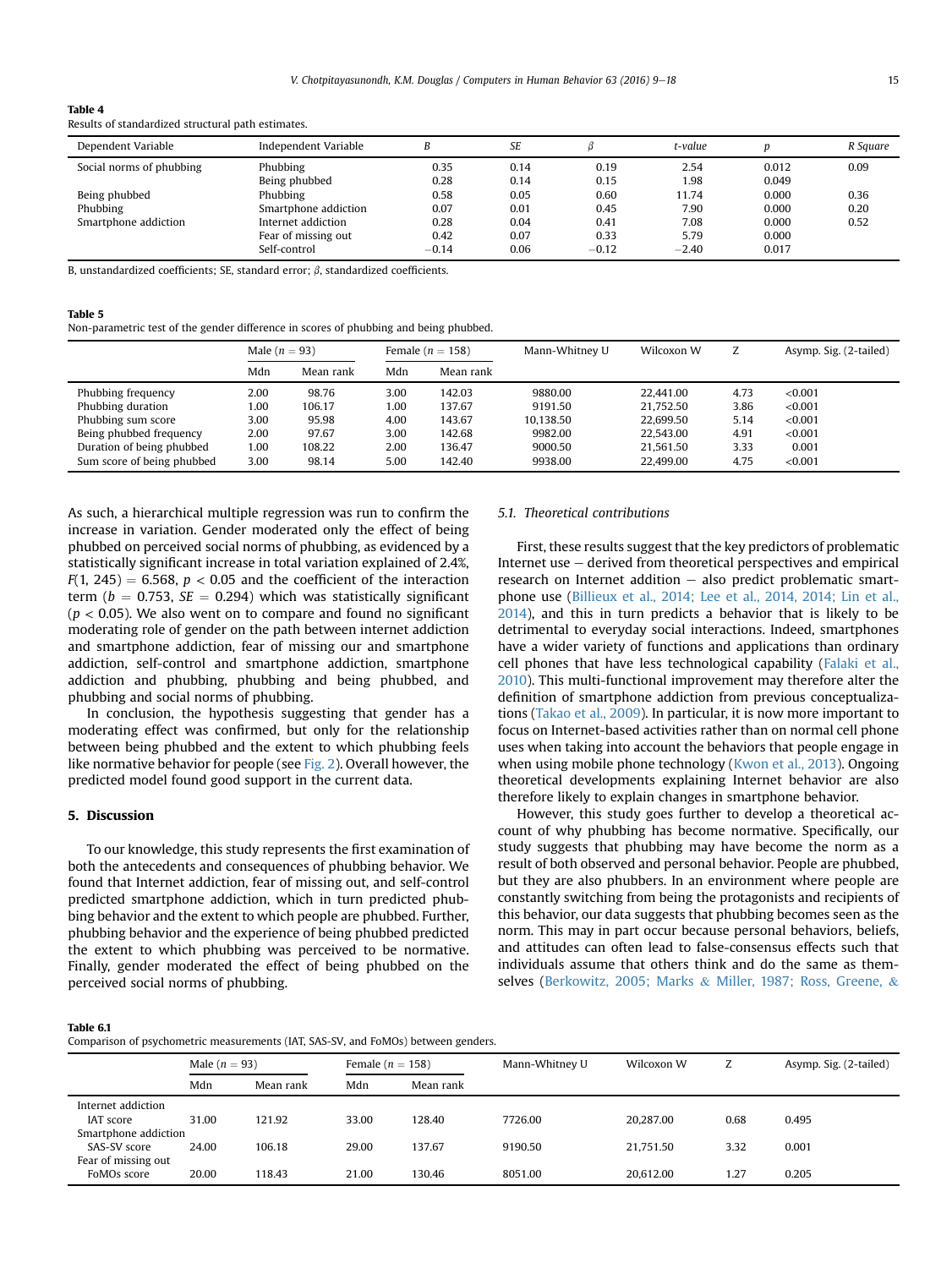#### <span id="page-8-0"></span>Table 6.2

Comparison of psychometric measurement (BSCS) between genders.

|                   |       | Male $(n = 93)$ |       | Female ( $n = 158$ ) | Independent sample t-test | df  | Sig. (2-tailed) |
|-------------------|-------|-----------------|-------|----------------------|---------------------------|-----|-----------------|
|                   | Mean  | SD              | Mean  | <b>SD</b>            |                           |     |                 |
| Self-control      |       |                 |       |                      |                           |     |                 |
| <b>BSCS</b> score | 42.77 | 8.51            | 39.13 | 7.78                 | $t = -3.47$               | 249 | 0.001           |

#### Table 7

Comparison of gender differences in the paths of model.

|                                                        | Standardized estimates |                      | Subgroup comparison<br>(unconstrained $\chi^2_{(22)} = 26.39$ ) |                      | Results   |
|--------------------------------------------------------|------------------------|----------------------|-----------------------------------------------------------------|----------------------|-----------|
|                                                        | Male $(n = 93)$        | Female ( $n = 158$ ) | Constrained $\gamma^2$ <sub>(23)</sub>                          | $\Delta\chi^2_{(1)}$ |           |
| Internet addiction $\rightarrow$ smartphone addiction  | $0.41***$              | $0.44***$            | 26.41                                                           | 0.02                 | NS        |
| Fear of missing out $\rightarrow$ smartphone addiction | $0.34***$              | $0.32***$            | 27.00                                                           | 0.61                 | NS        |
| Self-control $\rightarrow$ smartphone addiction        | $-0.06$                | $-0.10$              | 26.63                                                           | 0.24                 | <b>NS</b> |
| Smartphone addiction $\rightarrow$ phubbing            | $0.36***$              | $0.44***$            | 28.76                                                           | 2.37                 | <b>NS</b> |
| Phubbing $\rightarrow$ being phubbed                   | $0.53***$              | $0.57***$            | 26.50                                                           | 0.11                 | <b>NS</b> |
| Phubbing $\rightarrow$ social norms of phubbing        | $-0.01$                | $0.30***$            | 29.41                                                           | 3.02                 | NS.       |
| Being phubbed $\rightarrow$ social norms of phubbing   | $0.36***$              | 0.00                 | 32.77                                                           | $6.38^*$             | M > F     |

 $M =$  Males,  $F =$  Females,  $NS =$  not significant.

 $p < 0.05$ .

 $p < 0.01$ .

House, 1977). People may therefore assume that others phub in the same way that they do themselves, therefore perpetuating the behavior. Further, when people experience phubbing and notice the behavior occurring frequently around them, they may be likely to conclude that this behavior is socially acceptable [\(Ross, 1977\)](#page-9-0). Our study shows a significant relationship between these two determinants, such that phubbing positively predicts the extent to which people are phubbed. Further, the rule of reciprocity can be assumed as a strong determining factor that turns a phubber into a phubbee. People, in response to discontented actions, tend to commit retaliatory behavior in response (Falk & Fischbacher, 2006; Keysar et al., 2008). Snubbing companions by smartphone may therefore cause phubbing behaviors to be reciprocated.

#### *5.2. Gender as a moderator*

Furthermore, we explored the moderating effect of gender on each part of our model. Unexpectedly, it was found that gender moderates only the relationship between being phubbed and the perceived social norms of phubbing. The relationship is stronger for males than females. Along with the gender-specific model comparison in [Table 7,](#page-7-0) the extent to which males are phubbed tends to be the main predictor of perceived social norms of phubbing in men, whereas the extent to which females phub their companions tends to be the main predictor in women. This can perhaps be explained by subjective motivations and communication differences between women and men. Research suggests that males see smartphones as empowering devices with instrumental functions, while females use smartphones as facilitators of social interaction (Baron & Campbell, 2012; Geser, 2006). As a social activity, phubbing is perhaps therefore more predictive of perceived normative behavior for males because, since they engage in phubbing less than women, norms are more informed by observing others' behavior rather than their own.

#### *5.3. Implications*

By identifying the factors that predict smartphone addiction, this study can contribute to the assessment of problematic smartphone behavior and interventions to deal with this. More novel, however, is our finding that phubbing is a direct consequence of problematic smartphone use. By identifying phubbing as a key outcome, practitioners may use phubbing behavior as a measure of the success of interventions targeted at problematic smartphone use. The results of this study also allow us to better understand how problematic smartphone use has become acceptable or normative. Efforts to address problematic smartphone use may therefore benefit from considering the role of norm development and how norms can be both informed by, and at the same time fuel behavior. These findings also raise awareness about the etiquette associated with smartphone use compared to other domains and the how the expectations of communicators may change as technology develops further.

#### *5.4. Limitations and future directions*

Several limitations of this study need to be considered in future research. First, the number of participants was relatively small compared to other online surveys and the ratio of gender was not 1:1. Participants were predominately young females, and of White/ Caucasian or Asian ethnic background. The unequal distribution of age, gender and ethnicity did not allow us to analyze the potential effects associated with these variables. In particular, further research is required to establish what smartphones and phubbing behavior may mean differently for women and men. Further, in a sample where gender was more equally distributed, we could have considered not only our proposed model but also gender-specific models of how phubbing becomes the norm for each gender.

Age differences are also likely to be important. Age differences are well established in other communication domains such as phone manner ([Turner, Love,](#page-9-0) & [Howell, 2008\)](#page-9-0) and the use of mobile phones while driving ([Lipscomb, Totten, Cook,](#page-9-0) & [Lesch, 2007](#page-9-0)). In addition, older people tend to view others' smartphone behavior as more negative compared to their own (Hakoama & Hakoyama, 2012). Further studies should therefore consider the influence of age on the phenomena studied in the current research.

Another important extension of this work would be to investigate the real-life effects of phubbing behavior on the quality of

 $p^*$  < 0.001.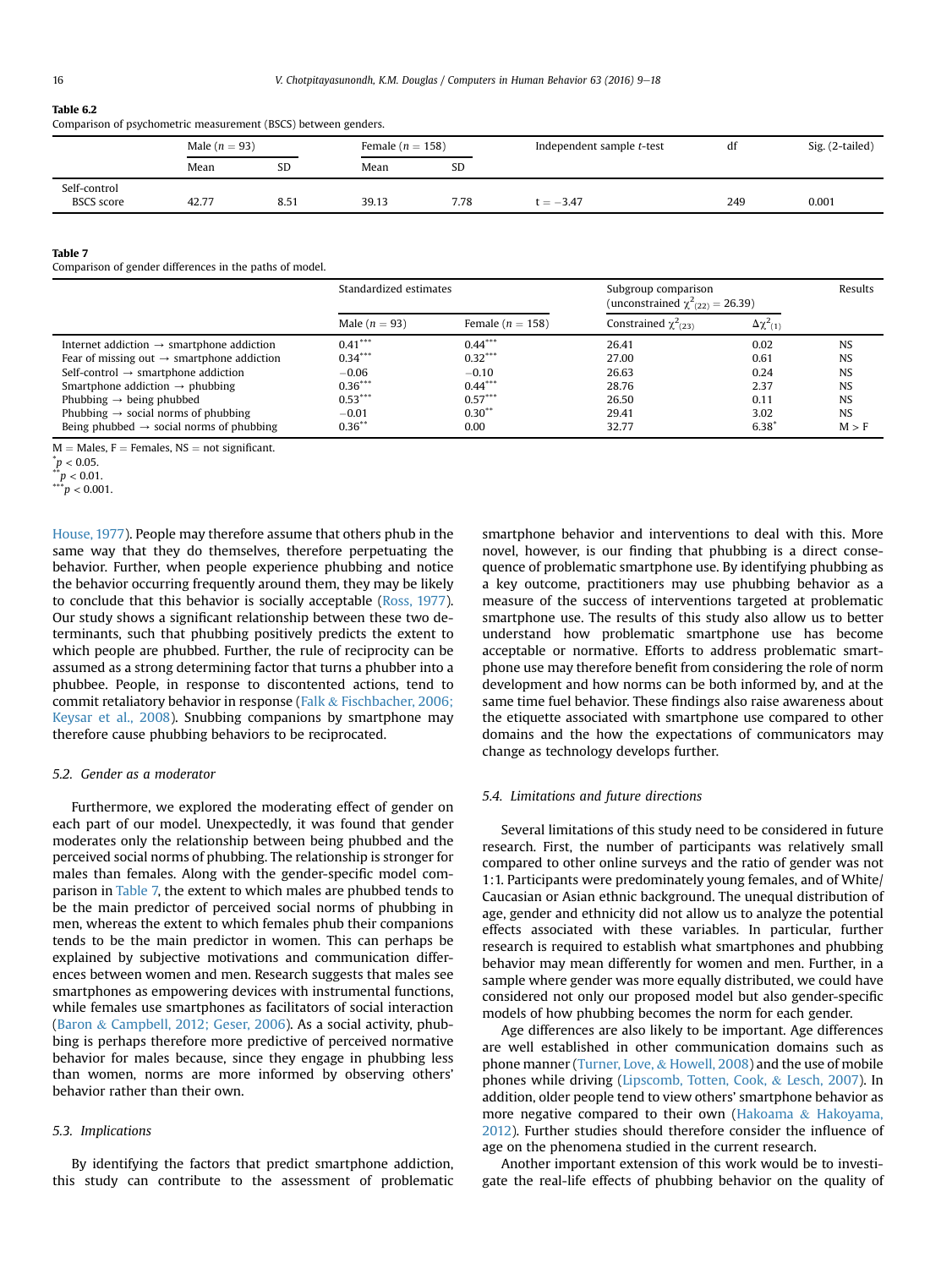<span id="page-9-0"></span>social interactions. Extending on the survey research of Roberts and David (2016), experimental work could shed light on the effects of different degrees of phubbing on factors such as relationship satisfaction and feelings of social inclusion. Furthermore, longitudinal studies in which the nature of phubbing behavior in routine communication is tracked over time would further inform researchers about the potential consequences of phubbing.

Further, respondents in the current study were sampled among adults who participated for course credit, were paid on MTurk, or were acquaintances of the researchers on social networking sites. Whilst this provided a diverse sample, it was not entirely random. Also, because all measures were self-reported, we cannot confirm responses with the exact frequency and duration of people's phubbing experiences. Finally, because there were no established scales of general phubbing behavior in the literature, we designed the measures ourselves. Validated tools need to be created to more fully understand this phenomenon and researchers need to pay careful attention to sampling and measurement issues in future research.

#### 6. Conclusions

To the best of our knowledge, this study is the first to consider both the antecedents and consequences of phubbing behavior. It is also the first to consider how phubbing may have become such a pervasive norm in modern communication. A significant portion of the world's population use smartphones to conduct their everyday lives. Many people simply cannot live without them. It is therefore increasingly important for social scientists to consider the impact that they have on the quality of social life.

#### References

- Andreassen, C. S., & Pallesen, S. (2014). Social network site addiction  $-$  an overview. *Current Pharmaceutical Design, 20*(25), 4053-4061. [http://dx.doi.org/10.2174/](http://dx.doi.org/10.2174/13816128113199990616) [13816128113199990616.](http://dx.doi.org/10.2174/13816128113199990616)
- Axelrod, R. (1986). An evolutionary approach to norms. *American Political Science Review, 80*(04), 1095-1111. [http://dx.doi.org/10.2307/1960858.](http://dx.doi.org/10.2307/1960858)
- Barford, V. (2013, 8 April). *Is modern life making us lonely? BBC News*. Retrieved from [http://www.bbc.co.uk/news/magazine-22012957.](http://www.bbc.co.uk/news/magazine-22012957)
- Baron, N. S., & Campbell, E. M. (2012). Gender and mobile phones in cross-national context. *Language Sciences*, 34(1), 13–27. http://dx.doi.org/10.1016/ context. *Language Sciences, 34*(1), 13-27. [http://dx.doi.org/10.1016/](http://dx.doi.org/10.1016/j.langsci.2011.06.018) [j.langsci.2011.06.018](http://dx.doi.org/10.1016/j.langsci.2011.06.018).
- Bechara, A., & Van Der Linden, M. (2005). Decision-making and impulse control after frontal lobe injuries. *Current Opinion in Neurology*, 18(6), 734-739. [http://](http://dx.doi.org/10.1097/01.wco.0000194141.56429.3c) [dx.doi.org/10.1097/01.wco.0000194141.56429.3c.](http://dx.doi.org/10.1097/01.wco.0000194141.56429.3c)
- Beranuy, M., Oberst, U., Carbonell, X., & Chamarro, A. (2009). Problematic internet and mobile phone use and clinical symptoms in college students: the role of emotional intelligence. *Computers in Human Behavior*, 25(5), 1182-1187. [http://](http://dx.doi.org/10.1016/j.chb.2009.03.001) [dx.doi.org/10.1016/j.chb.2009.03.001.](http://dx.doi.org/10.1016/j.chb.2009.03.001)
- Berg, J., Dickhaut, J., & McCabe, K. (1995). Trust, reciprocity, and social history. Games and Economic Behavior, 10(1), 122-142. [http://dx.doi.org/10.1006/](http://dx.doi.org/10.1006/game.1995.1027) [game.1995.1027.](http://dx.doi.org/10.1006/game.1995.1027)
- [Berkowitz, A. D. \(2005\). An overview of the social norms approach.](http://refhub.elsevier.com/S0747-5632(16)30345-4/sref8) *Changing the [Culture of College Drinking: A Socially Situated Health Communication Campaign](http://refhub.elsevier.com/S0747-5632(16)30345-4/sref8)*, [193](http://refhub.elsevier.com/S0747-5632(16)30345-4/sref8)-[214](http://refhub.elsevier.com/S0747-5632(16)30345-4/sref8).
- Bianchi, A., & Phillips, J. G. (2005). Psychological predictors of problem mobile phone use. *CyberPsychology & Behavior*, 8(1), 39-51. [http://dx.doi.org/10.1089/](http://dx.doi.org/10.1089/cpb.2005.8.39) [cpb.2005.8.39.](http://dx.doi.org/10.1089/cpb.2005.8.39)
- Billieux, J., Philippot, P., Schmid, C., Maurage, P., De Mol, J., & Van der Linden, M. (2014). Is dysfunctional use of the mobile phone a behavioural addiction? Confronting symptom-based versus process-based approaches. *Clinical Psychology* & *Psychotherapy*. [http://dx.doi.org/10.1002/cpp.1910.](http://dx.doi.org/10.1002/cpp.1910)
- Billieux, J., Van der Linden, M., d'Acremont, M., Ceschi, G., & Zermatten, A. (2007). Does impulsivity relate to perceived dependence on and actual use of the mobile phone? *Applied Cognitive Psychology, 21*(4), 527-538. [http://dx.doi.org/](http://dx.doi.org/10.1002/acp.1289) [10.1002/acp.1289](http://dx.doi.org/10.1002/acp.1289).
- Billieux, J., Van der Linden, M., & Rochat, L. (2008). The role of impulsivity in actual and problematic use of the mobile phone. *Applied Cognitive Psychology, 22*(9), 1195-1210. [http://dx.doi.org/10.1002/acp.1429.](http://dx.doi.org/10.1002/acp.1429)
- Borsari, B., & Carey, K. B. (2003). Descriptive and injunctive norms in college drinking: a meta-analytic integration. *Journal of Studies on Alcohol, 64*(3), 331e341. [http://dx.doi.org/10.15288/jsa.2003.64.331.](http://dx.doi.org/10.15288/jsa.2003.64.331)
- Campbell, S. W., & Kwak, N. (2010). Mobile communication and civic life: linking patterns of use to civic and political engagement. *Journal of Communication,*

60(3), 536–555. <http://dx.doi.org/10.1111/j.1460-2466.2010.01496.x>.

- Carbonell, X., Oberst, U., & Beranuy, M. (2013). The cell phone in the twenty-first century: a risk for addiction or a necessary tool. *Principles of Addiction, 1*, 901-909. http://dx.doi.org/10.1016/B978-0-12-398336-7.00091-7
- Cheever, N. A., Rosen, L. D., Carrier, L. M., & Chavez, A. (2014). Out of sight is not out of mind: the impact of restricting wireless mobile device use on anxiety levels among low, moderate and high users. *Computers in Human Behavior, 37*, 290-297. [http://dx.doi.org/10.1016/j.chb.2014.05.002.](http://dx.doi.org/10.1016/j.chb.2014.05.002)
- Cheok, A. D., Sreekumar, A., Lei, C., & Thang, L. N. (2006). Capture the flag: mixedreality social gaming with smart phones. *Pervasive Computing, IEEE, 5(2), 62–69.* <http://dx.doi.org/10.1109/MPRV.2006.25>.
- Choliz, M. (2010). Mobile phone addiction: a point of issue. *Addiction (Abingdon,* England), 105(2), 373-374. <http://dx.doi.org/10.1111/j.1360-0443.2009.02854.x>.
- Cialdini, R. B. (1993). *In*fl*[uence: the psychology of persuasion](http://refhub.elsevier.com/S0747-5632(16)30345-4/sref19)*. New York: Morrow. Cummiskey, M. (2011). There's an app for that smartphone use in health and physical education. *Journal of Physical Education, Recreation* & *Dance, 82*(8), 24-30. http://dx.doi.org/10.1080/07303084.2011.10598672
- Dalbudak, E., Evren, C., Aldemir, S., Coskun, K. S., Ugurlu, H., & Yildirim, F. G. (2013). Relationship of internet addiction severity with depression, anxiety, and alexithymia, temperament and character in university students. *Cyberpsychology,* Behavior and Social Networking, 16(4), 272-278. [http://dx.doi.org/10.1089/](http://dx.doi.org/10.1089/cyber.2012.0390) [cyber.2012.0390.](http://dx.doi.org/10.1089/cyber.2012.0390)
- [Davey, S., & Davey, A. \(2014\). Assessment of smartphone addiction in indian ado](http://refhub.elsevier.com/S0747-5632(16)30345-4/sref22)[lescents: a mixed method study by systematic-review and meta-analysis](http://refhub.elsevier.com/S0747-5632(16)30345-4/sref22) approach. *International Journal of Preventive Medicine*, 5(12), 1500-[1511.](http://refhub.elsevier.com/S0747-5632(16)30345-4/sref22)
- Dittmar, H., Long, K., & Meek, R. (2004). Buying on the internet: gender differences in on-line and conventional buying motivations. Sex Roles, 50(5-6), 423-444. [http://dx.doi.org/10.1023/B: SERS.0000018896.35251.c7.](http://dx.doi.org/10.1023/B: SERS.0000018896.35251.c7)
- Do, T. M. T., & Gatica-Perez, D. (2013). Human interaction discovery in smartphone proximity networks. Personal and Ubiquitous Computing, 17(3), 413-431. [http://](http://dx.doi.org/10.1007/s00779-011-0489-7) [dx.doi.org/10.1007/s00779-011-0489-7.](http://dx.doi.org/10.1007/s00779-011-0489-7)
- [Echeburua, E., & de Corral, P. \(2010\). Addiction to new technologies and to online](http://refhub.elsevier.com/S0747-5632(16)30345-4/sref25) [social networking in young people: a new challenge.](http://refhub.elsevier.com/S0747-5632(16)30345-4/sref25) *[Adiccion a las nuevas [tecnologias y a las redes sociales en jovenes: un nuevo reto\] Adicciones, 22](http://refhub.elsevier.com/S0747-5632(16)30345-4/sref25)*(2),  $91 - 95.$  $91 - 95.$  $91 - 95.$
- Falaki, H., Mahajan, R., Kandula, S., Lymberopoulos, D., Govindan, R., & Estrin, D. (2010). Diversity in smartphone usage. In *Proceedings of the 8th international conference on mobile systems, applications, and services* (pp. 179-194). [http://](http://dx.doi.org/10.1145/1814433.1814453) [dx.doi.org/10.1145/1814433.1814453](http://dx.doi.org/10.1145/1814433.1814453).
- Falk, A., & Fischbacher, U. (2006). A theory of reciprocity. *Games and Economic* Behavior, 54(2), 293-315. [http://dx.doi.org/10.1016/j.geb.2005.03.001.](http://dx.doi.org/10.1016/j.geb.2005.03.001)
- Forgays, D. K., Hyman, I., & Schreiber, J. (2014). Texting everywhere for everything: gender and age differences in cell phone etiquette and use. *Computers in Human* Behavior, 31, 314-321. [http://dx.doi.org/10.1016/j.chb.2013.10.053.](http://dx.doi.org/10.1016/j.chb.2013.10.053)
- [Frangos, C. C., Frangos, C. C., & Sotiropoulos, I. \(2012\). A meta-analysis of the reli](http://refhub.elsevier.com/S0747-5632(16)30345-4/sref29)ability of young'[s internet addiction test. In](http://refhub.elsevier.com/S0747-5632(16)30345-4/sref29) *, vol. 1*. *Proceedings of the world [congress on engineering](http://refhub.elsevier.com/S0747-5632(16)30345-4/sref29)* (pp. 368-[371\)](http://refhub.elsevier.com/S0747-5632(16)30345-4/sref29).
- Geser, H. (2006). *Are girls (even) more addicted? some gender patterns of cell phone usage*. Retrieved from [http://www.ssoar.info/ssoar/handle/document/32700.](http://www.ssoar.info/ssoar/handle/document/32700)
- Goldberg, I. (1996). *Internet addiction disorder*[. Retrieved November, 24, 2004](http://refhub.elsevier.com/S0747-5632(16)30345-4/sref31).
- [Gummesson, E. \(2004\). From one-to-one to many-to-many marketing. In](http://refhub.elsevier.com/S0747-5632(16)30345-4/sref32) *Service [excellence in Management: Interdisciplinary contributions, proceedings from the](http://refhub.elsevier.com/S0747-5632(16)30345-4/sref32)* **[QUIS 9 symposium](http://refhub.elsevier.com/S0747-5632(16)30345-4/sref32) (pp. 16-[25\). Sweden: Karlstad University Karlstad.](http://refhub.elsevier.com/S0747-5632(16)30345-4/sref32)**
- Habuchi, I. (2005). Accelerating refl[exivity. In M. Ito, D. Okabe, & M. Matsuda \(Eds.\),](http://refhub.elsevier.com/S0747-5632(16)30345-4/sref33) [Personal, portable, pedestrian. Mobile phones in Japanese life](http://refhub.elsevier.com/S0747-5632(16)30345-4/sref33) (pp. 165-[182\)](http://refhub.elsevier.com/S0747-5632(16)30345-4/sref33)
- Ha, J. H., Chin, B., Park, D., Ryu, S., & Yu, J. (2008). Characteristics of excessive cellular phone use in Korean adolescents. *CyberPsychology & Behavior*, 11(6), 783-784. <http://dx.doi.org/10.1089/cpb.2008.0096>.
- Ha, Y., & Hwang, W. J. (2014). Gender differences in internet addiction associated with psychological health indicators among adolescents using a national webbased survey. *International Journal of Mental Health and Addiction, 12*(5), 660e669. [http://dx.doi.org/10.1007/s11469-014-9500-7.](http://dx.doi.org/10.1007/s11469-014-9500-7)

Haigh, A. (2015). *Stop phubbing*. Retrieved from[http://stopphubbing.com.](http://stopphubbing.com)

- [Hakoama, M., & Hakoyama, S. \(2012\). Young adults](http://refhub.elsevier.com/S0747-5632(16)30345-4/sref37)' evaluations of cell phone manners. *[The American Association of Behavioral and Social Sciences Journal, the](http://refhub.elsevier.com/S0747-5632(16)30345-4/sref37) [AABSS Journal, 16](http://refhub.elsevier.com/S0747-5632(16)30345-4/sref37), 140-[154](http://refhub.elsevier.com/S0747-5632(16)30345-4/sref37).*
- Hong, F., Chiu, S., & Huang, D. (2012). A model of the relationship between psychological characteristics, mobile phone addiction and use of mobile phones by Taiwanese university female students. *Computers in Human Behavior, 28*(6), 2152-2159. [http://dx.doi.org/10.1016/j.chb.2012.06.020.](http://dx.doi.org/10.1016/j.chb.2012.06.020)
- Huang, F., Lee, Y., & Hwang, S. (2009). E-shopping behavior and user-web interaction for developing a useful green website. *Human-computer interaction*, 446-454. [http://dx.doi.org/10.1007/978-3-642-02574-7\\_50.](http://dx.doi.org/10.1007/978-3-642-02574-7_50)
- Jang, M. H., & Ji, E. S. (2012). Gender differences in associations between parental problem drinking and early adolescents' internet addiction. *Journal for Specialists in Pediatric Nursing : JSPN, 17*(4), 288-300. [http://dx.doi.org/10.1111/](http://dx.doi.org/10.1111/j.1744-6155.2012.00344.x) [j.1744-6155.2012.00344.x](http://dx.doi.org/10.1111/j.1744-6155.2012.00344.x).
- Jenaro, C., Flores, N., Gómez-Vela, M., González-Gil, F., & Caballo, C. (2007). Problematic internet and cell-phone use: psychological, behavioral, and health correlates. Addiction Research & Theory, 15(3), 309-320. [http://dx.doi.org/](http://dx.doi.org/10.1080/16066350701350247) [10.1080/16066350701350247.](http://dx.doi.org/10.1080/16066350701350247)
- Jones, T. (2014). Cell phone use while walking across campus: an observation and survey. *Elon Journal of Undergraduate Research in Communications, 5*(1). Retrieved from [http://www.studentpulse.com/a?id](http://www.studentpulse.com/a?id=975)=[975](http://www.studentpulse.com/a?id=975)
- Karadağ, E., Tosuntaş, Ş. B., Erzen, E., Duru, P., Bostan, N., Şahin, B. M., ... Babadağ, B.